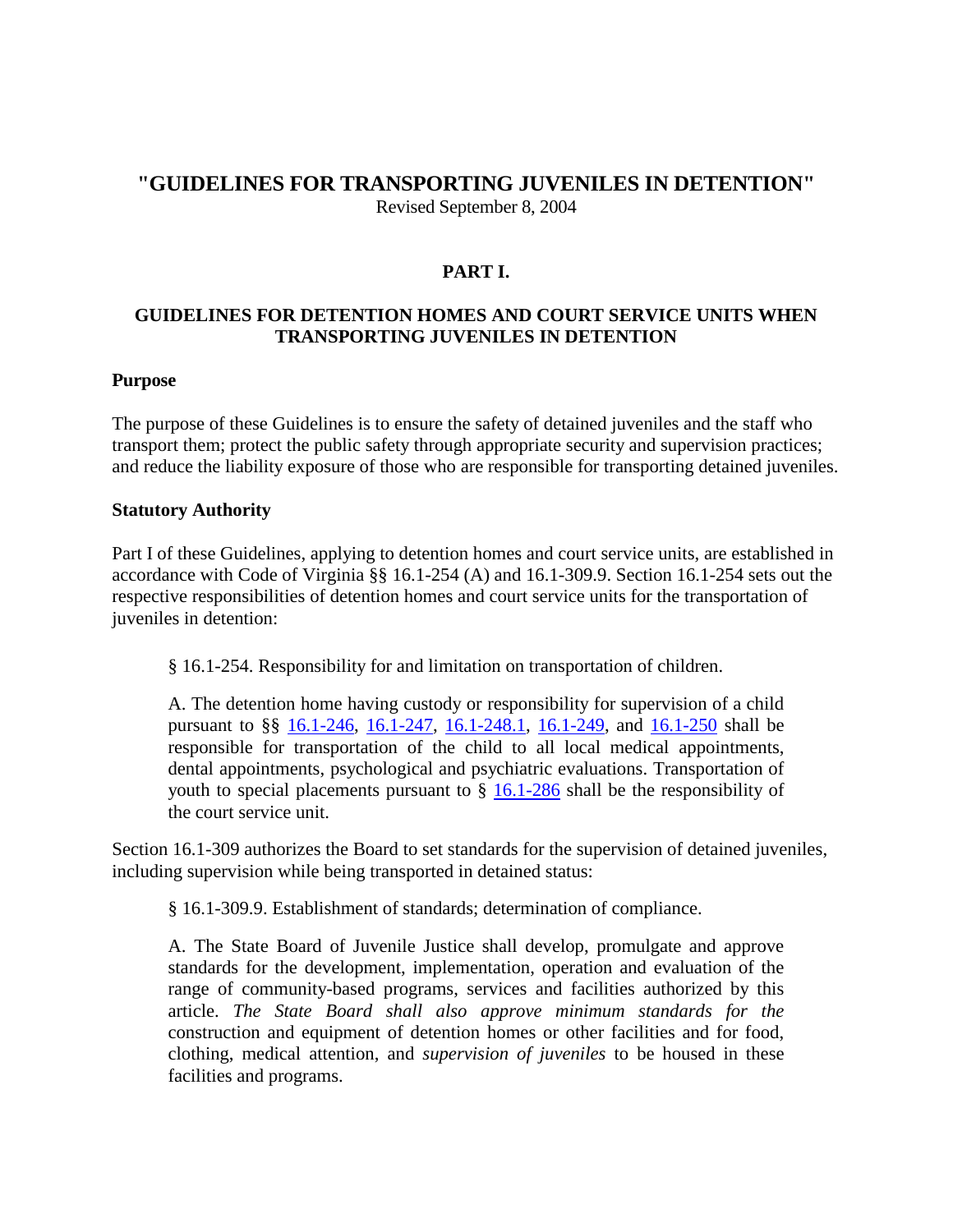# **Guidelines**

- A. Virginia Code § 16.1-254 (A) makes the detention home "responsible for" transportation to all local medical appointments, dental appointments, psychological and psychiatric evaluations, and makes the court service unit "responsible for" transporting detained juveniles to special placements made pursuant to **§** [16.1-286.](http://leg1.state.va.us/cgi-bin/legp504.exe?000+cod+16.1-286) The detention home and the court service unit may fulfill these responsibilities by having their own staff transport the detained juvenile, or by entering into an agreement or contract with a public or private agency that can provide the required security and safety. In addition, the court service unit may fulfill its responsibility for transporting a detained juvenile to a special placement under **§** [16.1-286](http://leg1.state.va.us/cgi-bin/legp504.exe?000+cod+16.1-286) by arrangement with the juvenile's parents, guardians or other responsible adults, including volunteers, when deemed appropriate in accordance with unit operating procedures.
- B. Staff court service units, including volunteers, shall not transport detained juveniles in their private vehicles. Staff of other public or private agencies, including locally-operated and commission-operated detention facilities, shall be governed by the policies of their employing agencies concerning the use of private vehicles.
- C. No child shall be transported with adults suspected of or charged with criminal acts. (See Virginia Code § 16.1-254.)
- D. Drivers must possess a valid driver's license.
- E. The detention home may require notice of the date and time of the local medical appointment, dental appointment, or psychological and psychiatric evaluation at least 72 hours in advance.
	- **Discussion:** Because a detention home's primary responsibility is to provide safe and secure supervision of detained youth, reasonable notice is required to not only arrange for the transportation of the youth but also to ensure adequate staff for the continued staffing of the facility.
- F. When the medical staff of a detention home have made the written determination that a youth's medical condition can be adequately treated without transporting the youth to a routine or previously scheduled appointment, the detention home is not required to transport the youth unless ordered by a court.
	- **Discussion:** A youth who has been detained in a secure detention facility should be removed from the facility only for a compelling reason. Routine or previously scheduled appointments that are not required by the court and which, if missed, would not jeopardize the youth's health, do not constitute sufficient reason.
- G. Detention home staff will confirm all appointments made by the court or others prior to transporting a youth and shall enter such confirmation in the daily log or transportation log.
- H. The transportation of a youth by detention personnel to an appointment shall not obligate the detention home to pay for any costs associated with the appointment, unless previously agreed.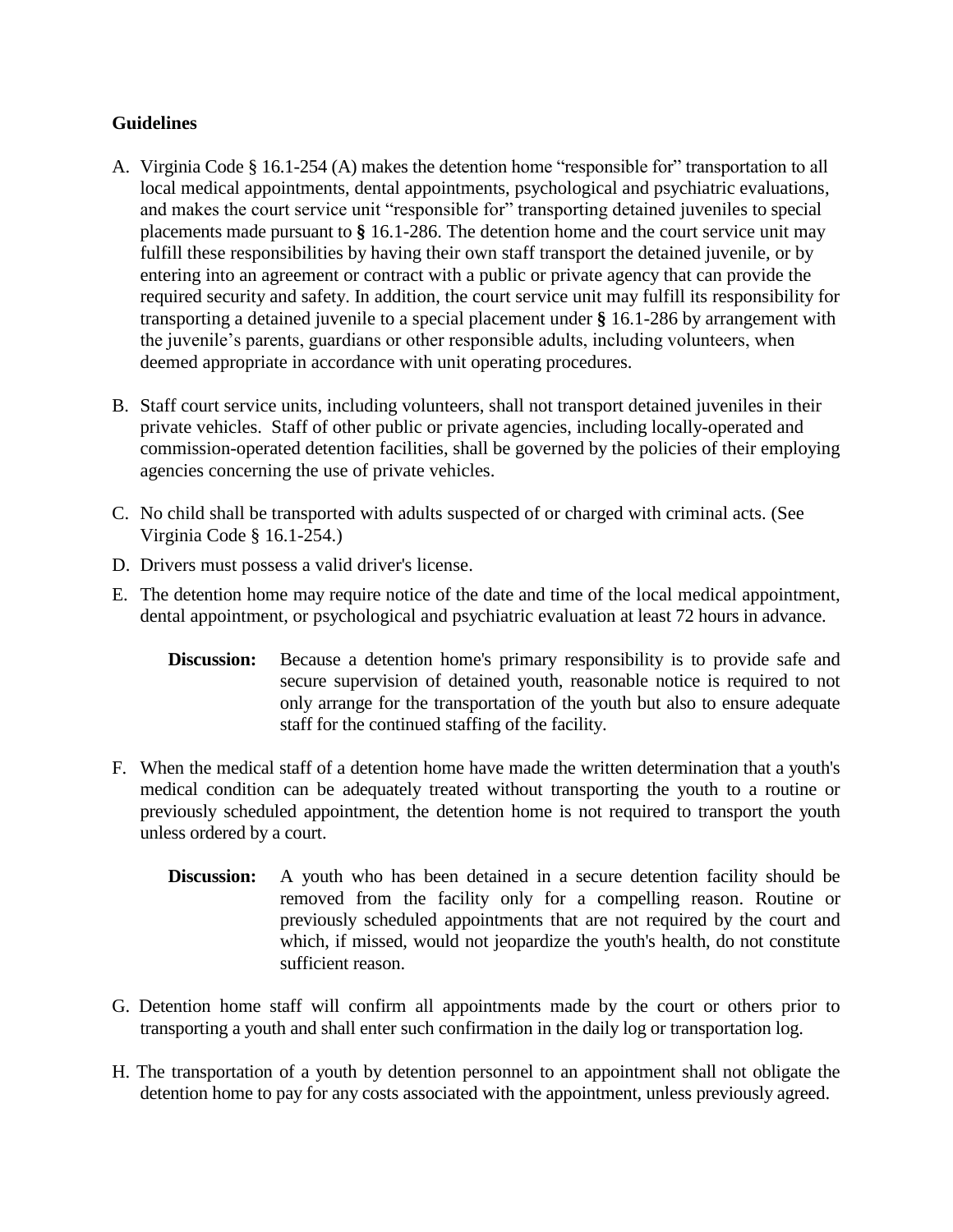- I. Unless provided for otherwise through agreement, the detention home shall not be required to transport youth to appointments that are outside of the geographical boundaries of the State of Virginia, or that are more than 25 miles from the facility in one direction.
- J. In the event of a vehicle breakdown during transport, the transporting personnel shall immediately notify their agency and contact local law enforcement for assistance if necessary. During the breakdown, the transporting staff shall not leave the juvenile unattended.
- K. If it is determined that the juvenile will need a meal while in transit, the detention home shall provide a sack lunch whenever possible.

**Discussion:** Providing a sack lunch reduces the security risk associated with stopping for meals at drive-ins, restaurants, etc.

- L. The detention home will send with the transporting staff any medication the juvenile will require medication while in transit.
- M. Detention homes and court service units shall have procedures to ensure adequate and appropriate security and supervision while transporting detained juveniles.
	- **Discussion:** These procedures should address the ratio of staff to juveniles, searches of the vehicle and of the juvenile; communications while en route; and the use of mechanical restraints when indicated.
- N. In the event a juvenile absconds during transport, the transporting personnel shall immediately report the incident in accordance with Department policy and procedures regarding serious incidents.
- O. Juveniles who were confined in a secure detention facility immediately prior to their court hearing shall not be transported to the Reception and Diagnostic Center directly from court upon commitment, but shall be returned to the detention home until the commitment packet can be completed and transportation arranged.
	- **Discussion:** This requirement is in accord with Code of Virginia § 16.1-287, which provides that "[w]henever the court commits a child to the Department of Juvenile Justice, or to any other institution or agency, it shall transmit with the order of commitment copies of the clinical reports, predisposition study and other information it has pertinent to the care and treatment of the child. The Department shall not be responsible for any such committed child until it has received the court order and the information concerning the child."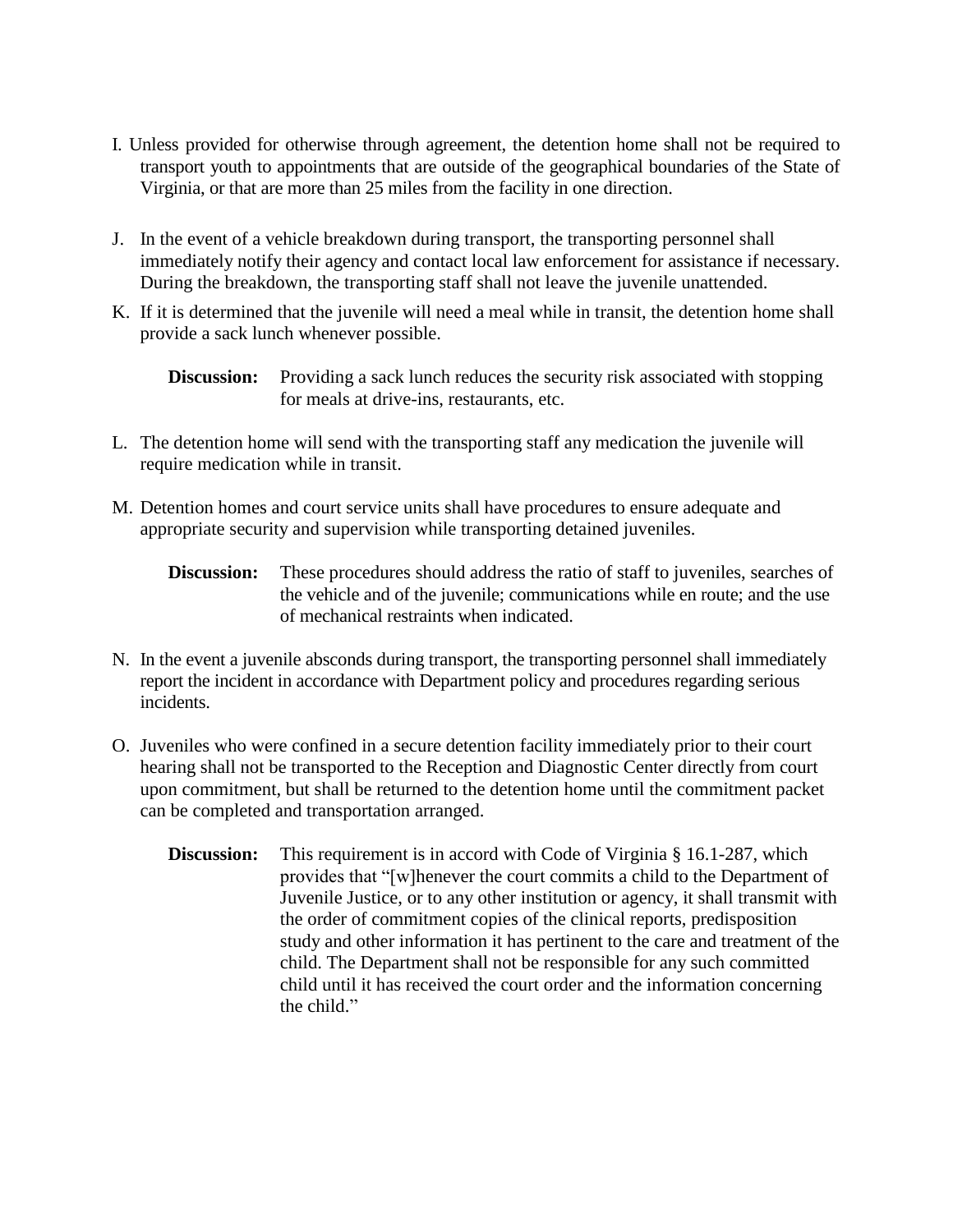# **PART II**

# **GUIDELINES FOR DESIGNATING APPROPRIATE AGENCIES TO TRANSPORT VIOLENT AND DISRUPTIVE YOUTH AND TO TRANSPORT DETAINED JUVENILES TO DESTINATIONS NOT ADDRESSED IN PART I.**

### **Statutory Authority**

§ 16.1-254. Responsibility for and limitation on transportation of children.

B. However, the chief judge of the juvenile and domestic relations district court, on the basis of guidelines approved by the Board, shall designate the appropriate agencies in each county, city and town, other than the Department of State Police, to be responsible for (i) the transportation of violent and disruptive children and (ii) the transportation of children to destinations other than those set forth in subsection A of this section, pursuant to §§ [16.1-246,](http://leg1.state.va.us/cgi-bin/legp504.exe?000+cod+16.1-246) [16.1-247,](http://leg1.state.va.us/cgi-bin/legp504.exe?000+cod+16.1-247) [16.1-248.1,](http://leg1.state.va.us/cgi-bin/legp504.exe?000+cod+16.1-248.1) [16.1-249,](http://leg1.state.va.us/cgi-bin/legp504.exe?000+cod+16.1-249) and [16.1-250,](http://leg1.state.va.us/cgi-bin/legp504.exe?000+cod+16.1-250) and as otherwise ordered by the judge.

No child shall be transported with adults suspected of or charged with criminal acts.

#### **Guidelines**

- A. Violent and disruptive youth may be transported only by detention home staff or by law enforcement personnel other than the State Police.
- B. Transportation of a detained juvenile to a residential placement pursuant to  $\S \Box$  16.1-294 shall be the responsibility of the court service unit that is supervising the juvenile or the agency or parent that is seeking the placement, unless otherwise ordered by the court. The court service unit may fulfill its responsibility for transporting a detained juvenile to a special placement under § [16.1-294](http://leg1.state.va.us/cgi-bin/legp504.exe?000+cod+16.1-286) by contract or agreement with another public or private agency, or by arrangement with the juvenile's parents, guardians or other responsible adults, including volunteers, when deemed appropriate in accordance with unit operating procedures.
- C. The chief judge of the juvenile and domestic relations district court shall designate an appropriate agency other than the Department of State Police to transport detained juveniles to destinations not addressed in Part I of these Guidelines.
	- **Discussion:** Depending on the resources available locally and the nature of the needed transportation, appropriate agencies might include the detention home, the court service unit, a local law enforcement agency, or a public or private agency

Destinations not addressed in Part I include, but are not limited to:

 destinations across jurisdictional boundaries, or that are more than 25 miles, from the detention home in one direction, when there is not a standing administrative agreement or commission charter governing transportation of detained youth;